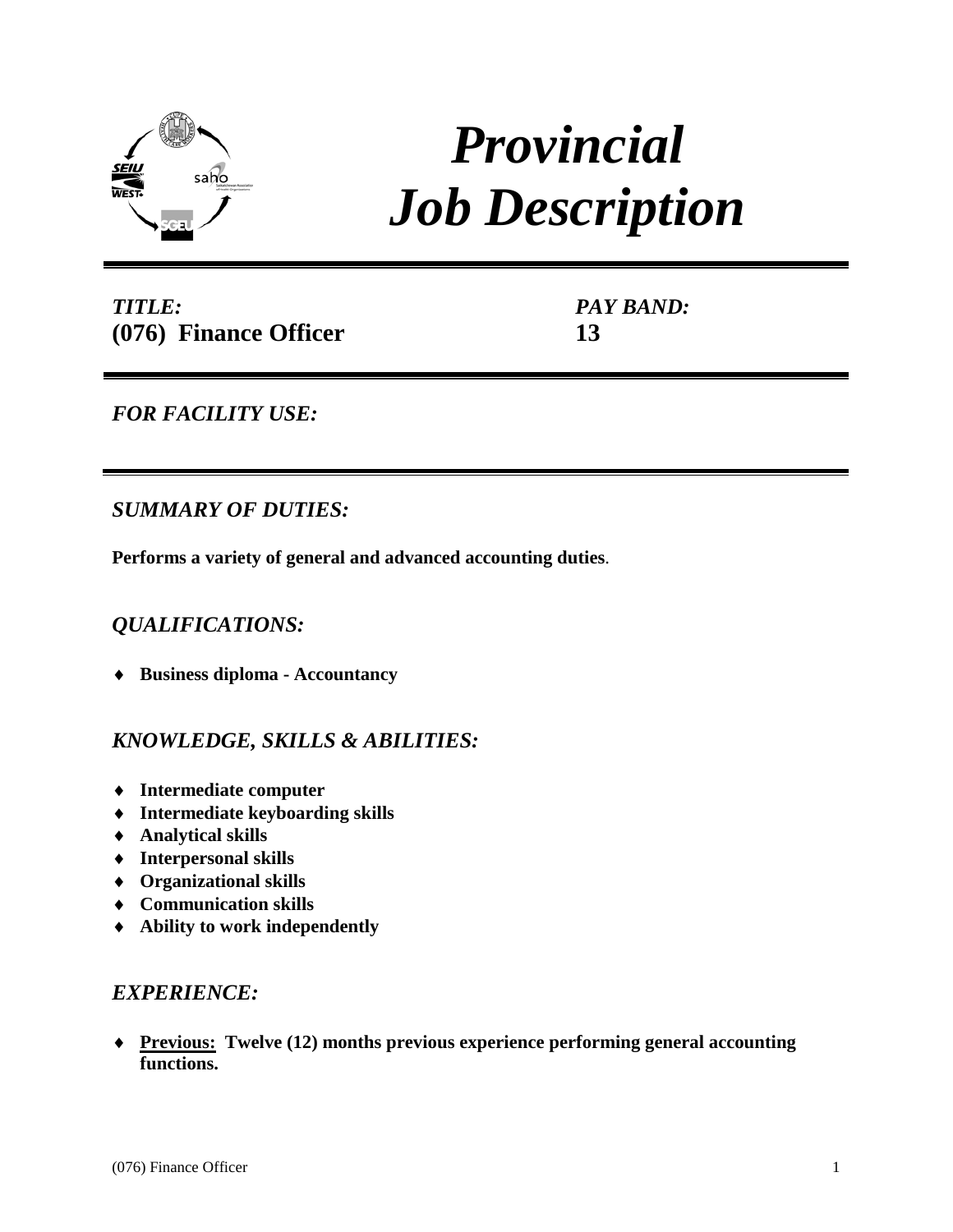# *KEY ACTIVITIES:*

### **A. General Accounting Duties**

- ♦ **Handles/balances cash and negotiable securities (e.g., cheques, money orders).**
- ♦ **Maintains and verifies recording of basic financial transactions (e.g., patient trust accounts, petty cash, expense claims, journal entries).**
- ♦ **Performs data entry of financial transactions and payroll records.**
- ♦ **Prepares a variety of reports.**
- ♦ **Performs advanced functions including depreciation schedules, tracking capital assets, allocating prepayments and accruals, reconciling general ledger accounts/bank statements, closing month/year-end accounts, preparing schedules for audit and yearend operations and preparing and monitoring cash flow projections.**

#### **B. Accounts Payable / Receivable**

- ♦ **Creates and matches invoices to purchase orders/clients, coding and sorting.**
- ♦ **Reconciles vendor account statements, handles vendor inquiries and maintains vendor master file.**
- ♦ **Performs data entry.**
- ♦ **Enters payables, audits and processes and distributes payments.**
- ♦ **Prepares supporting schedules for expenditures.**
- ♦ **Enters patient and non-patient charges into computer system.**
- ♦ **Creates new patient and non-patient accounts.**
- ♦ **Analyzes patient discharge summaries.**
- ♦ **Reviews and acts on unpaid accounts, second notice, collection agency and writing off accounts.**
- ♦ **Receipts payments, including coding.**
- ♦ **Reconciles client accounts and handles client inquiries.**
- ♦ **Liaises with outside agencies (e.g., vendors, Workers' Compensation Board, insurance companies).**
- ♦ **Provides input into finance policies and procedures.**

## **C. Related Key Work Activities**

- ♦ **Reviews and verifies the work of other staff.**
- ♦ **Performs clerical and reception duties.**
- ♦ **Provides occasional guidance to the primary function of others, including training.**